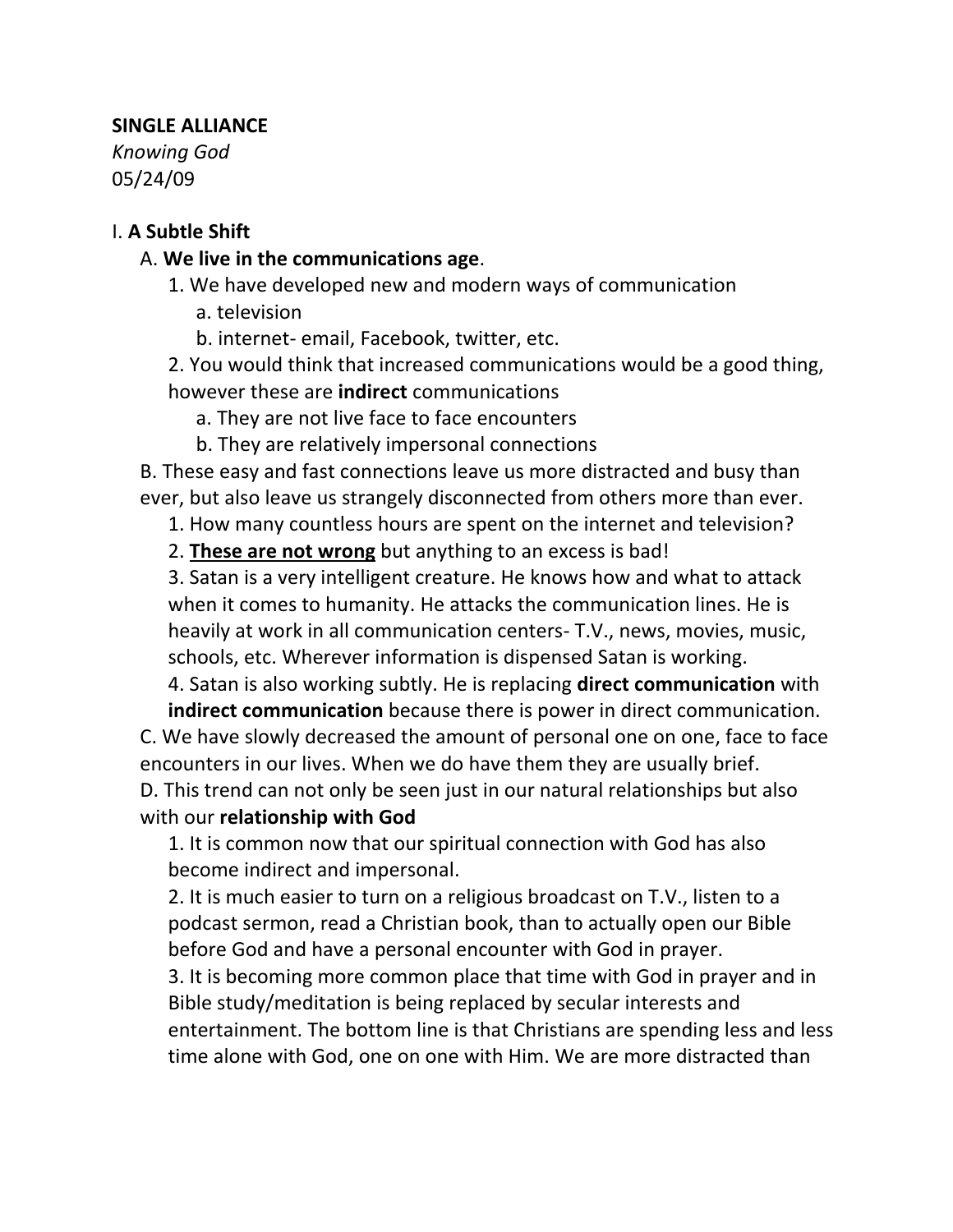any generation of Christians that have ever lived. Satan does not care what we are distracted by, just that we are distracted!

4. We largely have become addicted to noise, clutter, and activity. We have become addicted to **receiving communications that do not demand a response from us**. If we do not like it, we can turn it off or change it. Having a personal encounter with someone takes much more from us, but also **gives so much more to us**. A personal encounter demands response and accountability.

5. Spending time one on one with God requires response, accountability, and an awareness of what is going on in our heart.

### II. **The Knowledge of God vs. Knowing God**

A. Today Christianity is under siege by our enemy. However it is a subtle attack.

B. Satan is waging a covert operation against believers today.

1. Satan is a thief- He has come to steal- **John 10:10a**

2. Something is being taken from us that brings the power of the Christian life. It is **knowing** God face to face! Knowing God involves an ongoing personal face to face relationship with God. What knowing God is being replaced with more and more is knowledge about God. This generation of Christians has more knowledge about God and the Bible than any other generation, but has the knowledge produced the results of the early church? Satan does not care that we gain in knowledge about God, as long as it that knowledge does not lead to us knowing God personally.

C. More and more Christians are living with indirect communication about God than receiving direct communication from God personally.

## D. **Philippians 3:8**

1. Paul counted everything in His life as rubbish compared to the **knowledge** of Christ. Paul knew it was crucial to have the proper knowledge about God. A proper knowledge about God is the foundation for something deeper and more powerful. We need to know that God is love. We need to know He is a God of grace. We need to know what Jesus accomplished for us at the cross. We need to know these things, but this knowledge is but a spring board to something else.

2. Knowledge of God should lead us to **knowing** God personally.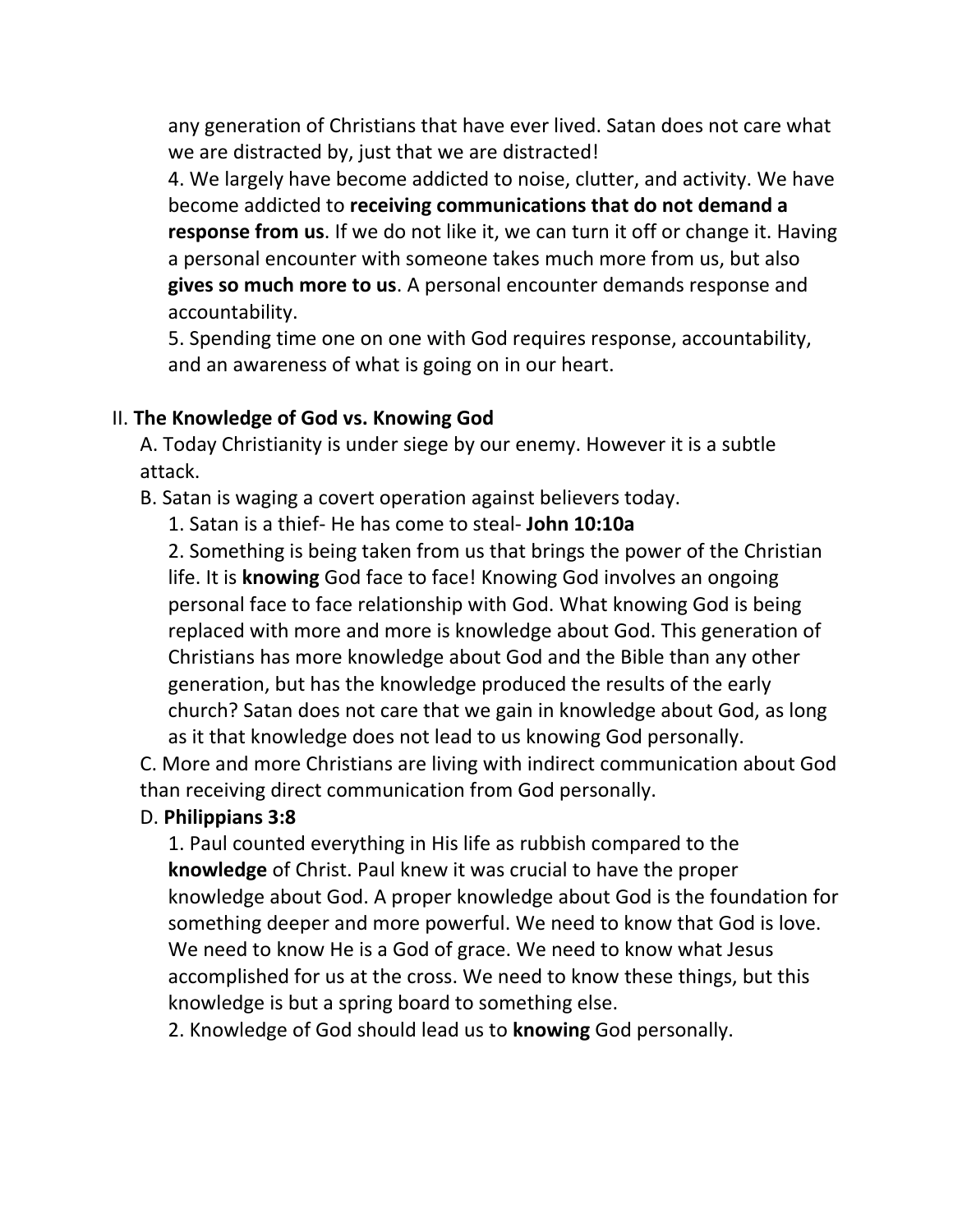## E. **Philippians 3:10**

1. Paul wanted to go from having the knowledge of God to knowing God in a dynamic and personal way. It was his aim and ambition in life.

F. The knowledge of God is the mold into which God wants to pour His life and power into. When we take the knowledge we know about God and approach His throne in faith, He pours His life and power into us.

# G. **2 Tim. 3:5**

1. One of the things that will happen in the end times is that many believers will have the **form of godliness**- the knowledge of God- *information about God*- but they will deny or cut themselves off from the power of it. Their personal encounters with God will become lessened.

2. The power of the Christian life comes from our personal time in God's presence and meditation of His Word in which He speaks His rhema to us. Faith comes not by the logos, but by rhema!

## H. **Son. 1:7**

1. I believe there is a remnant in the church that is not content with a superficial indirect distant relationship with God. Their hunger for God pushes them to know God intimately.

2. The woman in this verse was not content in receiving from the "companions" of the Shepherd. She wanted to know where He was feeding himself so she could come and receive from Him personally.

3. We all should have a pastor, and it is good to listen to preachers share the Word of God, but if we really want to grow strong in the Lord we must find where He is feeding Himself and come to Him and receive directly from Him. We must not just receive from Christ's companions [his ministers], we need to find where He is feeding personally and receive from Him directly! 4. The young woman did not want to be veiled. She did not want to have anything or anyone between her and the Lord. The veil speaks of legalism. Those under legalism and do not understand the love and grace of God desire to hear God's Word though mediators. When God spoke to the people in the O.T. they asked that God not speak to them from fear, but they asked for Moses to speak to God and they would listen to Moses. Many Christians today have this kind of relationship with God. They mainly receive from God from ministers- the "companions" of Christ. 5. This is normal for new or young believers. Just as young chicks get feed by their mothers who digest food for them and then feed them, so it is when we receive from ministers. They receive revelations from God and